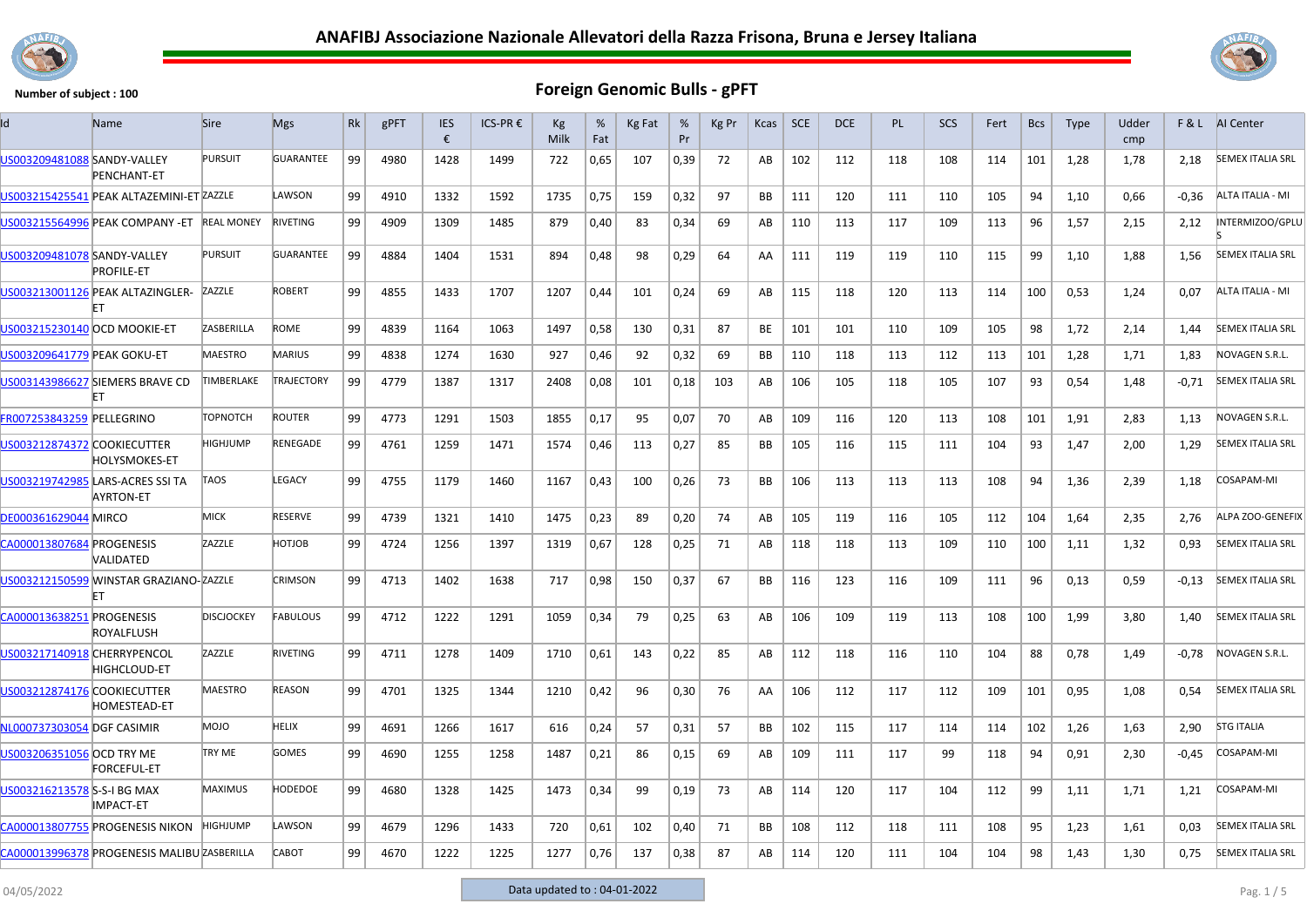



| Id                            | Name                                          | <b>Sire</b>       | <b>Mgs</b>       | Rk | gPFT | <b>IES</b><br>€ | ICS-PR € | Kg<br>Milk | %<br>Fat | Kg Fat | %<br>Pr | Kg Pr | Kcas      | <b>SCE</b> | DCE | PL. | <b>SCS</b> | Fert | <b>Bcs</b> | <b>Type</b> | Udder<br>cmp |       | F & L AI Center         |
|-------------------------------|-----------------------------------------------|-------------------|------------------|----|------|-----------------|----------|------------|----------|--------|---------|-------|-----------|------------|-----|-----|------------|------|------------|-------------|--------------|-------|-------------------------|
| US003206205708 S-S-I LEGACY   | METHOD-ET                                     | LEGACY            | PINNACLE         | 99 | 4666 | 1249            | 1496     | 1816       | 0,17     | 93     | 0,20    | 85    | BB        | 105        | 112 | 116 | 114        | 106  | 98         | 0,75        | 1,44         | -0,72 | COSAPAM-MI              |
| CA000013442781 PROGENESIS     | <b>MAHOMES</b>                                | <b>ELDORADO</b>   | MILKTIME         | 99 | 4666 | 1283            | 1484     | 1621       | 0,24     | 94     | 0,18    | 76    | BB        | 115        | 117 | 116 | 110        | 108  | 97         | 1,61        | 2,14         | 1,51  | <b>SEMEX ITALIA SRL</b> |
|                               | UK100751203914 DENOVO RHAPSODY RIO            |                   | HONDA            | 99 | 4660 | 1270            | 1340     | 1531       | 0,38     | 102    | 0,14    | 66    | AB        | 115        | 103 | 119 | 114        | 109  | 94         | 0,67        | 1,88         | 0,19  | <b>ABS ITALIA-CR</b>    |
|                               | US003209641528 PEAK ALTASULIEN-ET PURSUIT     |                   | ROBSON           | 99 | 4659 | 1218            | 1146     | 1121       | 0,57     | 108    | 0,35    | 78    | AB        | 96         | 106 | 116 | 108        | 105  | 99         | 1,54        | 1,15         | 2,22  | ALTA ITALIA - MI        |
|                               | NL000688600952 3STAR OH RANGER<br><b>RED</b>  | <b>RUBELS-RED</b> | MR SALVATORE 99  |    | 4648 | 1311            | 1440     | 1152       | 0,57     | 109    | 0,22    | 62    | BB        | 103        | 109 | 122 | 112        | 108  | 95         | 1,58        | 1,55         | 1,01  | <b>SEMEX ITALIA SRL</b> |
| CA000013807683                | <b>PROGENESIS</b><br>MONTREAL                 | ZAZZLE            | LAWSON           | 99 | 4636 | 1172            | 1259     | 1606       | 0,38     | 107    | 0,29    | 89    | BB        | 113        | 115 | 111 | 105        | 105  | 98         | 1,35        | 1,70         | 0,67  | <b>SEMEX ITALIA SRL</b> |
| US003210132972 DENOVO 16463   | ALDO-ET                                       | <b>ACURA</b>      | MEDLEY           | 99 | 4635 | 1397            | 1639     | 1463       | 0,20     | 81     | 0,22    | 74    | <b>BB</b> | 108        | 118 | 122 | 108        | 112  | 98         | 0,59        | 0,52         | 0,21  | <b>ABS ITALIA-CR</b>    |
|                               | FR006111836975 LA CHAPELLE ROOK               | <b>OKEN</b>       | <b>DOWNTOWN</b>  | 99 | 4635 | 1303            | 1619     | 500        | 0,21     | 44     | 0,23    | 43    | AB        | 111        | 116 | 121 | 119        | 116  | 103        | 1,39        | 2.53         | 2.64  | INTERMIZOO - PD         |
| US003200122690 COOKIECUTTER   | <b>HELIOGEN-ET</b>                            | LEGACY            | <b>REASON</b>    | 99 | 4632 | 1310            | 1474     | 1748       | 0,22     | 97     | 0,11    | 72    | AB        | 105        | 113 | 118 | 114        | 109  | 105        | 0,61        | 1,24         | 0,00  | COSAPAM-MI              |
| US003214541180 WELCOME TEL    | COVERBOY                                      | <b>CONWAY</b>     | LEGACY           | 99 | 4626 | 1281            | 1322     | 1592       | 0,47     | 116    | 0,19    | 73    | AB        | 108        | 114 | 115 | 106        | 110  | 99         | 0,56        | 1,21         | 0,91  | COSAPAM-MI              |
|                               | CA000013996376 PROGENESIS ASCEND ZAZZLE       |                   | <b>ACHIEVER</b>  | 99 | 4619 | 1476            | 1711     | 1077       | 0,85     | 139    | 0,23    | 63    | <b>BB</b> | 125        | 128 | 122 | 108        | 109  | 94         | 0.44        | 0,55         | 1,64  | <b>SEMEX ITALIA SRL</b> |
| DK002468005724 TIRSVAD K&L    | <b>MINGUS ET</b>                              | <b>PURSUIT</b>    | <b>SUPERHERO</b> | 99 | 4619 | 1151            | 1085     | 1547       | 0,46     | 115    | 0,22    | 78    | AA        | 102        | 113 | 111 | 104        | 107  | 90         | 1,76        | 1,55         | 3,40  | <b>SEMEX ITALIA SRL</b> |
|                               | JS003209481210 SANDY-VALLEY M<br>ZORRO-ET     | MAGNITUDE         | <b>POSITIVE</b>  | 99 | 4613 | 1325            | 1303     | 1398       | 0,48     | 116    | 0,19    | 69    | BE        | 108        | 112 | 118 | 112        | 107  | 107        | 1,29        | 1,73         | 1,30  | COSAPAM-MI              |
| US003215761217 S-S-I PR MAX   | SUPREME-ET                                    | <b>MAXIMUS</b>    | HUSKY            | 99 | 4608 | 1266            | 1150     | 1940       | 0,35     | 114    | 0,08    | 75    | AB        | 99         | 105 | 120 | 107        | 105  | 99         | 1,10        | 2,79         | 0,49  | COSAPAM-MI              |
| US003210133228 DENOVO 16719   | AUGUST-ET                                     | ACURA             | YODA             | 99 | 4606 | 1339            | 1357     | 1020       | 0,49     | 93     | 0,21    | 57    | AB        | 109        | 114 | 122 | 107        | 113  | 101        | 1,38        | 2,04         | 0,91  | <b>ABS ITALIA-CR</b>    |
| US003142935459 OCD SHERPA-ET  |                                               | <b>PERSEUS</b>    | <b>SPRING</b>    | 99 | 4600 | 1230            | 1361     | 1314       | 0,12     | 65     | 0,24    | 72    | AB        | 104        | 111 | 114 | 111        | 110  | 104        | 0.95        | 1.15         | 2,54  | <b>SEMEX ITALIA SRL</b> |
| US003147223494 PLAIN-KNOLL SI | MAGNITUDE-ET                                  | <b>CASPER</b>     | LYLAS            | 99 | 4599 | 1235            | 1337     | 811        | 0,38     | 77     | 0,13    | 41    | <b>BE</b> | 110        | 110 | 121 | 113        | 115  | 101        | 1,87        | 2,61         | 1,87  | COSAPAM-MI              |
|                               | US003207410684 BADGER SSI BIG AL<br>NEWMAN-ET | <b>BIG AL</b>     | <b>JODANDY</b>   | 99 | 4598 | 1358            | 1408     | 722        | 0,66     | 106    | 0,16    | 42    | AB        | 104        | 107 | 127 | 115        | 111  | 101        | 1,04        | 2,22         | 0,45  | <b>COSAPAM-MI</b>       |
| US003147118734 GENOSOURCE     | CAPTAIN-ET                                    | CHARL             | SABRE            | 99 | 4598 | 1263            | 1121     | 1786       | 0,52     | 131    | 0.16    | 78    | AA        | 107        | 108 | 116 | 104        | 107  | 93         | 0,49        | 1.17         | 0.51  | TAG/DYNAMIC GEN         |
| US003210132834 DENOVO 16325   | SENTIMENT-ET                                  | ACURA             | <b>SPECTRE</b>   | 99 | 4594 | 1323            | 1119     | 1691       | 0,65     | 143    | 0,32    | 94    | <b>BB</b> | 109        | 107 | 118 | 99         | 102  | 95         | 0,95        | $-0.04$      | 1,18  | <b>ABS ITALIA-CR</b>    |
| CA000013638215 PROGENESIS     | PASSWORD                                      | <b>ELDORADO</b>   | <b>MONTOYA</b>   | 99 | 4594 | 1218            | 1375     | 1092       | 0,14     | 60     | 0.37    | 80    | <b>BB</b> | 109        | 120 | 112 | 102        | 112  | 100        | 1,33        | 1,48         | 1.88  | <b>SEMEX ITALIA SRL</b> |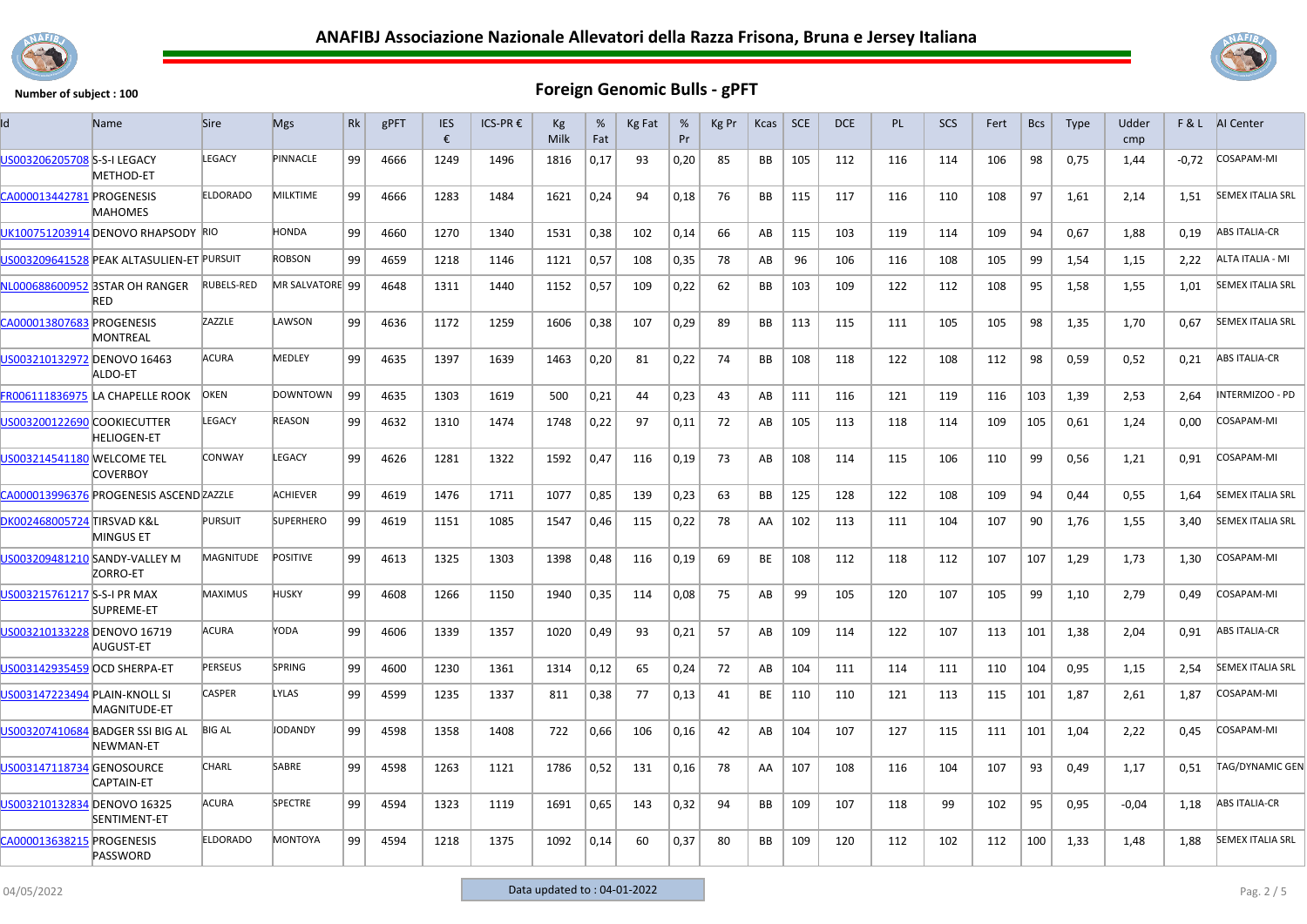



| ld                               | <b>Name</b>                               | <b>Sire</b>     | <b>Mgs</b>       | Rk | gPFT | <b>IES</b><br>€ | ICS-PR € | Kg<br>Milk | %<br>Fat | Kg Fat | %<br>Pr | Kg Pr | Kcas      | <b>SCE</b> | <b>DCE</b> | PL  | SCS | Fert | <b>Bcs</b> | <b>Type</b> | Udder<br>cmp |         | F & L AI Center         |
|----------------------------------|-------------------------------------------|-----------------|------------------|----|------|-----------------|----------|------------|----------|--------|---------|-------|-----------|------------|------------|-----|-----|------|------------|-------------|--------------|---------|-------------------------|
| FR003511872727 POULIDOR          |                                           | <b>NEWSTAR</b>  | <b>BALDUR</b>    | 99 | 4593 | 1004            | 1132     | 731        | 0,28     | 70     | 0,26    | 57    | AB        | 109        | 111        | 111 | 109 | 110  | 101        | 1,92        | 3,37         | 2,41    | NOVAGEN S.R.L.          |
| CA000013567524 PEAK BIG RIG - ET |                                           | <b>BLIZZARD</b> | <b>TOPSHOT</b>   | 99 | 4591 | 1212            | 1349     | 1460       | 0,34     | 98     | 0,27    | 80    | <b>BB</b> | 108        | 115        | 113 | 107 | 108  | 101        | 0,84        | 1,17         | 0.35    | NOVAGEN S.R.L.          |
| US003209641360 PEAK              | PHENOMENON-ET                             | <b>PURSUIT</b>  | <b>FABULOUS</b>  | 99 | 4579 | 1309            | 1347     | 1576       | 0,20     | 87     | 0,17    | 74    | AA        | 109        | 117        | 117 | 110 | 109  | 105        | 1,04        | 1,02         | 1,31    | NOVAGEN S.R.L.          |
| US003209481407 SANDY-VALLEY      | LOVOO-ET                                  | RENEGADE        | <b>FABULOUS</b>  | 99 | 4577 | 1113            | 1170     | 1925       | 0,39     | 122    | 0,20    | 88    | BB        | 106        | 115        | 110 | 105 | 102  | 98         | 1,50        | 1,74         | 2,14    | ABC GENETIX             |
| CA000013807905 PROGENESIS        | NOUGAT                                    | ZAZZLE          | SAMARITAN        | 99 | 4572 | 1118            | 1201     | 1075       | 0,70     | 128    | 0,35    | 78    | BB        | 108        | 120        | 111 | 101 | 106  | 90         | 1,19        | 1,64         | 0,26    | <b>SEMEX ITALIA SRL</b> |
| US003204165457 DENOVO 16219      | <b>ALADDIN-ET</b>                         | ACURA           | LOPEZ            | 99 | 4572 | 1331            | 1297     | 1275       | 0,71     | 134    | 0,32    | 79    | AB        | 116        | 120        | 115 | 100 | 108  | 96         | 0,31        | 0,36         | 0,50    | <b>ABS ITALIA-CR</b>    |
| CA000013442849 WESTCOAST         | <b>CELEBRITY</b>                          | <b>EINSTEIN</b> | SKYWALKER        | 99 | 4568 | 1243            | 1289     | 1802       | 0,32     | 111    | 0,24    | 90    | BB        | 107        | 111        | 116 | 108 | 102  | 100        | 0,49        | 1,42         | $-0,18$ | <b>SEMEX ITALIA SRL</b> |
| US003213241829 PINE-TREE         | <b>RENEGADE TITAN-ET</b>                  | RENEGADE        | LEGACY           | 99 | 4565 | 1186            | 1252     | 1023       | 0,47     | 94     | 0,24    | 61    | BB        | 103        | 108        | 116 | 110 | 108  | 104        | 1,23        | 2,47         | 2,01    | COSAPAM-MI              |
| US003139112686 HILMAR LEGACY     | SHOOTER-ET                                | <b>LEGACY</b>   | <b>SUPERFLY</b>  | 99 | 4565 | 1307            | 1658     | 1336       | 0,27     | 83     | 0,18    | 64    | BB        | 115        | 120        | 119 | 114 | 110  | 100        | 0,59        | 1,57         | $-0,13$ | COSAPAM-MI              |
|                                  | US003212150578 PEAK ALTADOBBY-ET FASTBALL |                 | <b>MILKTIME</b>  | 99 | 4564 | 1361            | 1391     | 2106       | 0,23     | 109    | 0.08    | 80    | AB        | 107        | 115        | 119 | 108 | 107  | 104        | 0.82        | 0.77         | 1.16    | ALTA ITALIA - MI        |
| US003213134139 STGEN TAMPA       | <b>CASON-ET</b>                           | TAMPA           | <b>TARRINO</b>   | 99 | 4557 | 1166            | 1204     | 2513       | $-0,12$  | 82     | 0,06    | 91    | AB        | 109        | 115        | 113 | 102 | 107  | 92         | 1,31        | 1,99         | 1,37    | TAG/DYNAMIC GEN         |
|                                  | US003215425521 PEAK ALTAALANZO-           | ZAZZLE          | <b>GUINNESS</b>  | 99 | 4557 | 1222            | 1199     | 1346       | 0,66     | 131    | 0,28    | 78    | AB        | 114        | 118        | 114 | 102 | 107  | 92         | 0,76        | 1,21         | 1,25    | ALTA ITALIA - MI        |
| US003224437486 KINGS-RANSOM      | <b>DROPBOX-ET</b>                         | HIGHJUMP        | <b>CASPER</b>    | 99 | 4547 | 967             | 1217     | 1164       | 0,35     | 84     | 0,20    | 60    | <b>BB</b> | 104        | 116        | 113 | 110 | 105  | 89         | 3,10        | 3,30         | 2,17    | <b>SEMEX ITALIA SRL</b> |
| US003201118971 CHERRYPENCOL      | TREATY-ET                                 | <b>RIVETING</b> | <b>JEDI</b>      | 99 | 4546 | 1155            | 1169     | 750        | 0,46     | 84     | 0,29    | 60    | AA        | 103        | 112        | 117 | 110 | 109  | 96         | 1,41        | 2,40         | 0,68    | COSAPAM-MI              |
| <b>DE001305983721 GENTO</b>      |                                           | GARIDO          | MR SALVATORE 99  |    | 4546 | 1154            | 1137     | 1522       | 0,35     | 103    | 0,16    | 70    | BE        | 102        | 111        | 114 | 108 | 108  | 99         | 1,42        | 2,13         | 1,46    | INTERMIZOO/GPLU         |
|                                  | US003215425484 PEAK ALTAGAINES-ET ZAZZLE  |                 | <b>POSITIVE</b>  | 99 | 4545 | 1206            | 1243     | 1595       | 0,45     | 117    | 0.22    | 78    | <b>BB</b> | 114        | 112        | 114 | 103 | 109  | 97         | 0.87        | 1.23         | $-0.75$ | ALTA ITALIA - MI        |
| US003142332666 PINE-TREE         | <b>MERCEDES ET</b>                        | <b>MEDLEY</b>   | <b>PROFIT</b>    | 99 | 4544 | 1299            | 1405     | 1137       | 0,33     | 86     | 0,36    | 80    | BB        | 114        | 113        | 116 | 107 | 109  | 99         | 0,40        | 0,28         | 0,48    | <b>ABS ITALIA-CR</b>    |
|                                  | US003200824565 PEAK ALTAREVERSE-<br>FT    | LAWSON          | JEDI             | 99 | 4544 | 1224            | 1227     | 1529       | 0,25     | 87     | 0,31    | 87    | AB        | 108        | 116        | 113 | 102 | 109  | 99         | 0,85        | 0,62         | 1,06    | ALTA ITALIA - MI        |
| US003209343412 OCD LEGACY        | MASSEY-ET                                 | LEGACY          | <b>GUARANTEE</b> | 99 | 4539 | 1299            | 1504     | 462        | 0,66     | 98     | 0,27    | 47    | AB        | 102        | 111        | 125 | 120 | 111  | 100        | 0,23        | 1,48         | $-2,08$ | COSAPAM-MI              |
|                                  | US003215425495 PEAK FACTOTUM-ET           | ZAZZLE          | <b>POSITIVE</b>  | 99 | 4537 | 1152            | 1333     | 1329       | 0,56     | 123    | 0,25    | 74    | BB        | 112        | 123        | 111 | 106 | 107  | 95         | 1,20        | 2,26         | $-0,66$ | NOVAGEN S.R.L.          |
| CA000013638281 PROGENESIS        | MINTJULEP                                 | <b>ELDORADO</b> | <b>MILKTIME</b>  | 99 | 4537 | 1178            | 1306     | 1665       | -0,03    | 63     | 0,14    | 73    | BB        | 109        | 110        | 115 | 108 | 107  | 95         | 1,57        | 2,25         | 3,13    | <b>SEMEX ITALIA SRL</b> |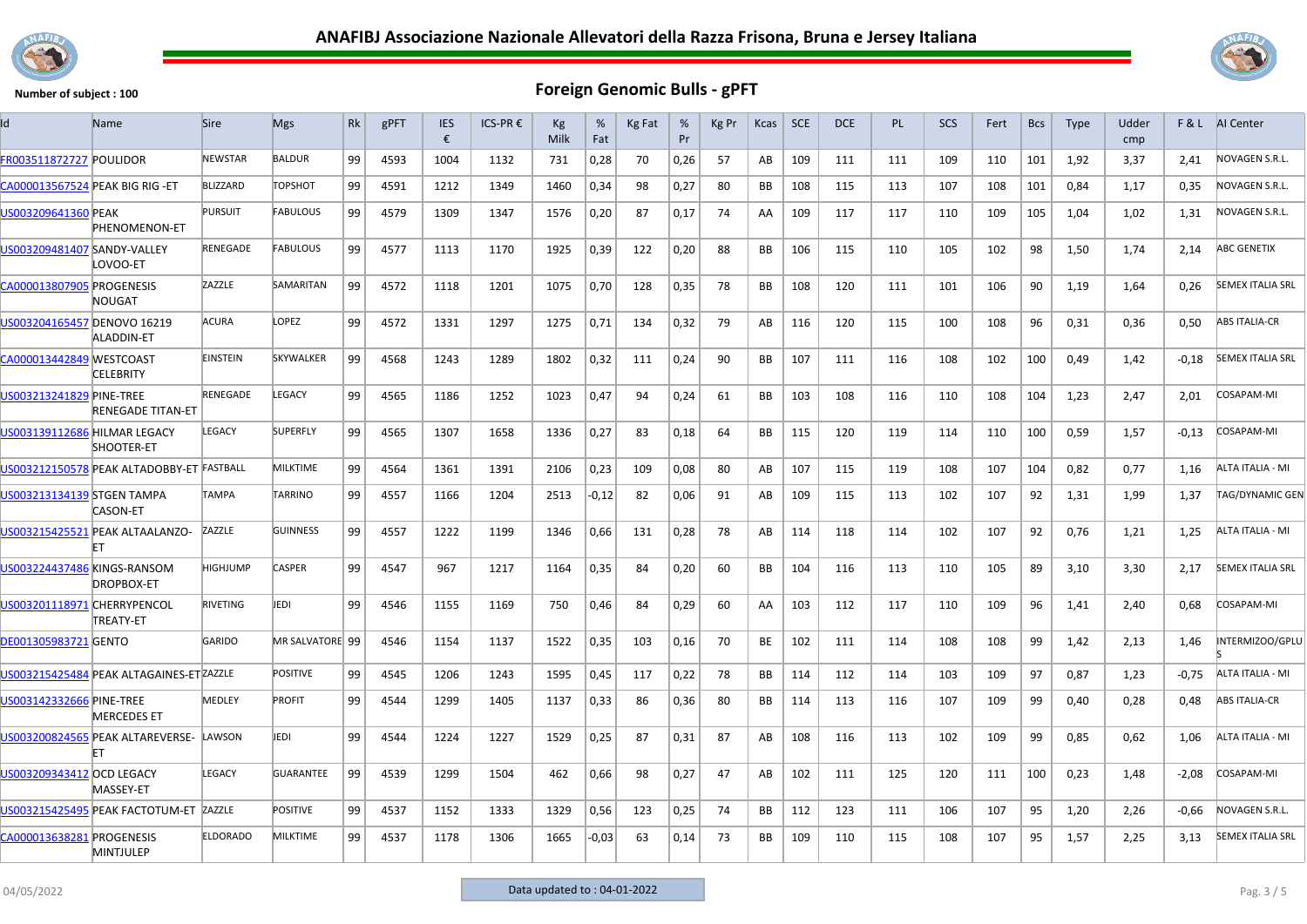



| Id                              | <b>Name</b>                                                  | <b>Sire</b>      | <b>Mgs</b>        | <b>Rk</b> | gPFT | <b>IES</b><br>€ | ICS-PR € | Kg<br>Milk | %<br>Fat | Kg Fat | %<br>Pr | Kg Pr | Kcas      | <b>SCE</b> | DCE | <b>PL</b> | <b>SCS</b> | Fert | <b>Bcs</b> | <b>Type</b> | Udder<br>cmp |         | F & L AI Center         |
|---------------------------------|--------------------------------------------------------------|------------------|-------------------|-----------|------|-----------------|----------|------------|----------|--------|---------|-------|-----------|------------|-----|-----------|------------|------|------------|-------------|--------------|---------|-------------------------|
| US003151003682 LEANINGHOUSE     | TAOS-ET                                                      | <b>RENEGADE</b>  | JEDI              | 99        | 4535 | 1200            | 1318     | 1230       | 0,13     | 68     | 0,19    | 65    | <b>BB</b> | 104        | 114 | 116       | 106        | 112  | 106        | 1,32        | 2,65         | 1,75    | <b>COSAPAM-MI</b>       |
|                                 | US003210341485 FLY-HIGHER HUCK-ET LEGACY                     |                  | YODA              | 99        | 4534 | 1109            | 1246     | 2208       | 0,25     | 115    | 0,10    | 87    | <b>BB</b> | 102        | 109 | 114       | 114        | 100  | 93         | 1,06        | 2.69         | $-1,44$ | COSAPAM-MI              |
| <b>DE000540816136 CEH MUSIC</b> |                                                              | <b>PURSUIT</b>   | <b>GYMNAST</b>    | 99        | 4526 | 1075            | 1123     | 1799       | 0,22     | 97     | 0,11    | 73    | AA        | 107        | 111 | 114       | 114        | 104  | 96         | 1,77        | 2,19         | 1,12    | <b>STG ITALIA</b>       |
| CA000013098918 PROGENESIS       | STOXXINDEX CD                                                | PADAWAN          | <b>MORAY</b>      | 99        | 4526 | 1157            | 1403     | 995        | 0,09     | 49     | 0,18    | 53    | AA        | 113        | 125 | 112       | 109        | 118  | 102        | 1,52        | 1,82         | 2,25    | <b>SEMEX ITALIA SRL</b> |
| CA000013483360 PROGENESIS       | <b>ROCKSOLID</b>                                             | HOTJOB           | <b>ROBSON</b>     | 99        | 4525 | 1176            | 1207     | 983        | 0,61     | 108    | 0,24    | 58    | AB        | 101        | 113 | 116       | 109        | 109  | 97         | 1,34        | 2,01         | 2,14    | <b>SEMEX ITALIA SRL</b> |
| US003212150609 MINSTAR          | ALTAREGULUS-ET                                               | ZAZZLE           | <b>CRIMSON</b>    | 99        | 4523 | 1237            | 1372     | 550        | 0,98     | 141    | 0,38    | 62    | <b>BB</b> | 105        | 120 | 116       | 108        | 108  | 99         | 0,45        | 0,95         | $-0.96$ | ALTA ITALIA - MI        |
|                                 | US003207410344 MATCREST LEGACY<br>AZER-ET                    | <b>EGACY</b>     | <b>SUPERHERO</b>  | 99        | 4522 | 1258            | 1258     | 1507       | 0,57     | 125    | 0,22    | 76    | AB        | 105        | 110 | 117       | 110        | 106  | 99         | 0,60        | 0,73         | -0,95   | COSAPAM-MI              |
| US003206219199 LEANINGHOUSE     | TIJERAS -ET                                                  | ARISTOCRAT       | <b>ELDORADO</b>   | 99        | 4522 | 1172            | 1298     | 1165       | 0,23     | 74     | 0,13    | 55    | AA        | 108        | 122 | 117       | 109        | 110  | 95         | 1,85        | 2,83         | 2,76    | <b>SEMEX ITALIA SRL</b> |
| CA000013601253 CLAYNOOK ZAID    |                                                              | COCKPIT          | HOUSE             | 99        | 4519 | 1087            | 1037     | 1192       | 0,58     | 115    | 0,26    | 71    | BB        | 93         | 108 | 111       | 103        | 107  | 100        | 1,99        | 1,81         | 1,65    | <b>SEMEX ITALIA SRL</b> |
|                                 | US003215425436 PEAK ALTAZEOLITE-                             | ZAZZLE           | <b>POSITIVE</b>   | 99        | 4519 | 1244            | 1364     | 1651       | 0,57     | 137    | 0,23    | 84    | BB        | 110        | 121 | 115       | 107        | 103  | 99         | 0,82        | 0,91         | $-0,45$ | ALTA ITALIA - MI        |
|                                 | US003215743625 PEAK ALTAGADZOOK-ZAZZLE                       |                  | <b>MILKTIME</b>   | 99        | 4509 | 1205            | 1421     | 1925       | 0,54     | 137    | 0,19    | 85    | <b>BB</b> | 114        | 127 | 115       | 107        | 102  | 89         | 1,22        | 1,28         | $-0,60$ | ALTA ITALIA - MI        |
| US003209819087 Z-HAPPY          | <b>WINTERFELL-ET</b>                                         | <b>CRIMSON</b>   | SALOON            | 99        | 4508 | 1257            | 1482     | 759        | 0,69     | 112    | 0,33    | 65    | <b>BB</b> | 110        | 123 | 114       | 106        | 114  | 97         | 0,78        | $-0,21$      | 0,24    | <b>ABS ITALIA-CR</b>    |
| US003205704083 S-S-I LEGACY MR  | LEXUS-ET                                                     | <b>EGACY</b>     | <b>SLAMDUNK</b>   | 99        | 4508 | 1178            | 1272     | 1760       | 0,23     | 96     | 0,15    | 78    | AB        | 105        | 106 | 116       | 115        | 105  | 96         | 0.48        | 1.16         | $-1,10$ | COSAPAM-MI              |
|                                 | US003212150603 WINSTAR GREYCUP-<br>FT                        | ZAZZLE           | <b>CRIMSON</b>    | 99        | 4508 | 1321            | 1498     | 1287       | 0,62     | 127    | 0,27    | 75    | <b>BB</b> | 111        | 122 | 117       | 106        | 109  | 92         | 0,19        | 0,18         | $-0,66$ | <b>SEMEX ITALIA SRL</b> |
| US003209481139 SANDY-VALLEY     | <b>HIPSTER-ET</b>                                            | ACURA            | <b>TOPNOTCH</b>   | 99        | 4508 | 1309            | 1166     | 1450       | 0,24     | 85     | 0,32    | 87    | BB        | 109        | 106 | 117       | 98         | 110  | 98         | 0,14        | 0,40         | 0,58    | INTERMIZOO - PD         |
| CA000013712933 PROGENESIS       | <b>MOVIESTAR</b>                                             | <b>EINSTEIN</b>  | <b>POSITIVE</b>   | 99        | 4507 | 1188            | 1155     | 1143       | 0,47     | 102    | 0,19    | 62    | AA        | 113        | 112 | 114       | 111        | 108  | 107        | 1,12        | 2,04         | 1,17    | <b>SEMEX ITALIA SRL</b> |
| FR005945699134 RANDAL HGH       |                                                              | <b>OKEN</b>      | <b>SURGEON</b>    | 99        | 4504 | 1000            | 1120     | 648        | 0,32     | 61     | 0,34    | 61    | BB        | 104        | 106 | 110       | 113        | 108  | 105        | 2,01        | 2,55         | 3,51    | ALPA ZOO-GENEFIX        |
|                                 | US003208951942 T-SPRUCE RENEGADE RENEGADE<br><b>REGAL-ET</b> |                  | FRAZZLED          | 99        | 4502 | 1214            | 1341     | 1253       | 0,31     | 88     | 0,22    | 70    | BB        | 107        | 109 | 116       | 111        | 108  | 98         | 0,78        | 1,28         | 0,87    | COSAPAM-MI              |
| US003206205233 S-S-I RENGADE    | <b>IMPROBABLE-ET</b>                                         | RENEGADE         | тоок              | 99        | 4500 | 1061            | 1213     | 1311       | 0,41     | 100    | 0,20    | 68    | BB        | 104        | 115 | 112       | 108        | 107  | 93         | 1,62        | 2,32         | 1,39    | COSAPAM-MI              |
| US003202572762 BLUMENFELD       | <b>SEDONA ET</b>                                             | <b>SKYWALKER</b> | <b>APPRENTICE</b> | 99        | 4496 | 1211            | 1267     | 684        | 0,36     | 73     | 0.33    | 64    | AB        | 109        | 119 | 116       | 105        | 111  | 105        | 0,95        | 2,13         | 0.59    | <b>ABS ITALIA-CR</b>    |